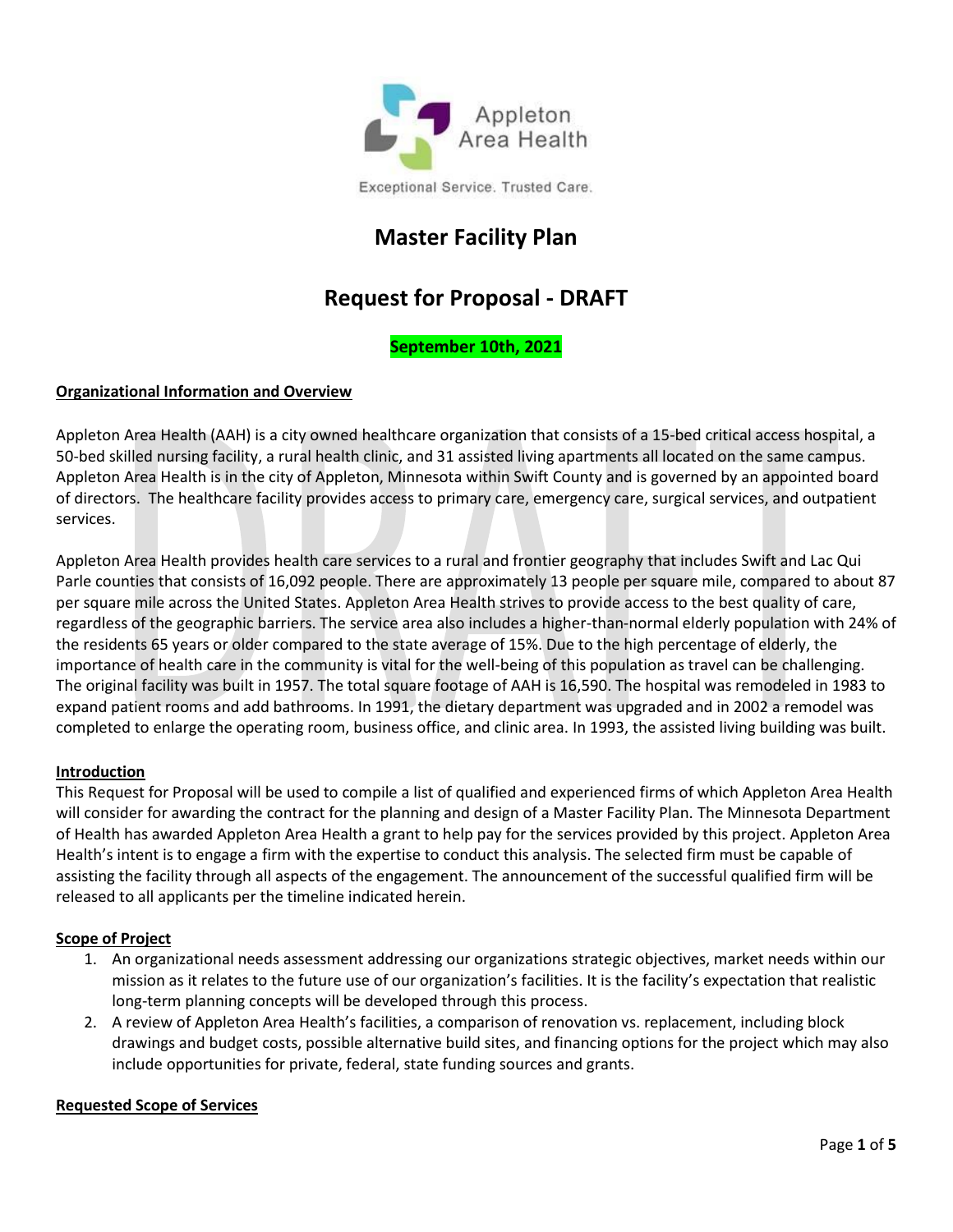- 1. The Planner will provide an organizational needs assessment. It is expected that the planning team will embrace the strategic direction of the hospital and be fully acquainted with its situation and operational strategies.
- 2. The Planner is expected to organize the project so that it functions smoothly, achieves its objectives, and meets the hospital's expectations. The Planner will provide leadership to a steering committee that will act as the oversight and review body to provide input throughout this engagement.

# **The Facility Master Plan Documents will be comprised of the following:**

- 1. Organizational Needs Assessment
- 2. Facility Master Plan
- 3. Implementation Plan / Timetable
- 4. Cost of improving current facility vs building new to meet historic demand and to meet projected demand based on strategic and market needs assessment

# **Facility Master Planning Services**

- 1. Complete an organizational needs analysis/assessment of current and possible future services that will support the realistic long-term planning concepts. This analysis shall consider the organizations mission and the needs of the service population/area.
- 2. Define facility needs to accommodate recommended inpatient and outpatient service programs. This activity shall include on-site visits to:
	- A. Interview key personnel
	- B. Planner to conduct overview of facility
- 3. Provide a facility space allocation program based on anticipated inpatient and outpatient volumes and input from key departmental personnel and use of historic area population of the city and area.
	- Identify the net square footage requirements for each department.
	- Identify the gross square footage for each department.
	- Develop preliminary architectural drawings consisting of block study drawings of the existing building(s) overlaid with appropriately sized blocks of space for each function based on department gross square footage requirements.
	- Recommend optimum location of each functional block of space indicating whether a department or function should be expanded in its existing location or relocated into either renovated or new construction space. Identify primary storage space, circulation corridors, and location of key entrances.
- 4. Evaluate existing facility space and make recommendations about its ability to accept and support proposed new uses. Evaluation should be based on the cost of re-utilization of the space considering the condition of architectural and engineering systems and the physical configuration of the space.
- 5. Provide a master site plan identifying all building locations and intended uses, future buildings, traffic patterns and road networks, parking areas, open space and landscape zones, identification of any significant site or utility issues and potential future growth corridors.
- 6. Prepare a preliminary capital budget for the project that includes all costs, including site improvements, building construction, soft costs, all equipment, sales, and contingencies etc.
	- A. Three different viewpoints
		- Upgrading current facility needs in the current footprint without remodels and reconfigurations.
		- Upgrading current facility needs in the current footprint with remodels and reconfigurations.
		- Upgrading current facility needs in the current footprint with remodels and reconfigurations and creating a new footprint if determine necessary.
- 7. Make a presentation to senior management of the preliminary report to review proposed solutions, findings, conclusions, and recommendations.
- 8. Make an on-site, comprehensive presentation of the final report including recommendations to the Board.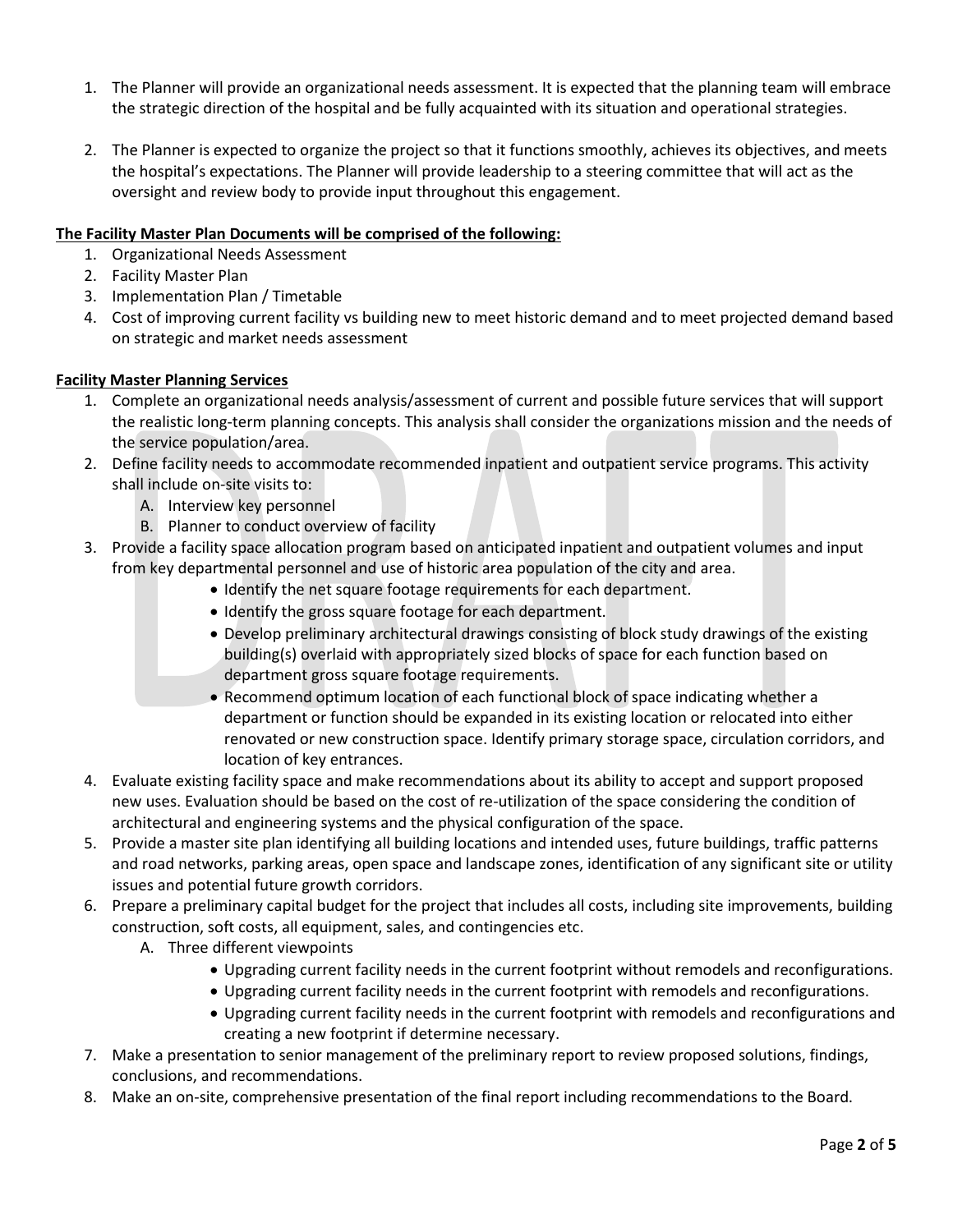# **Deliverables**

- 1. Organizational Needs Assessment
- 2. Preliminary Space Allocation Program documenting the gross square footage requirements for each department
- 3. Preliminary Architectural drawings showing departmental block studies of proposed solutions.
- 4. Master Site Plan identifying all present and future campus facilities and uses.
- 5. Interim operation plan of physical changes, related requirements, and a timeline.
- 6. Total Project Budget including separation of all costs by budget line item for each.

**Proposal Outline** – The following requested criteria will be used to evaluate your eligibility as a project firm.

- 1. Corporate Organization Overview and Qualifications Provide a company profile that describes and highlights your firm including:
	- A. History how long has the company been in business under its present business name?
	- B. If your organization is a corporation, State of incorporation, Officer names president, vice-president, secretary, and treasurer.
	- C. Organization's philosophy
	- D. Healthcare experience and qualifications for this project include a complete list of current and recently completed (past five years) hospital/care center master facility planning projects that will demonstrate the experience and expertise required to successfully complete the Facility Master Plan project
	- E. At least five references of health care Facility Master Plan projects. (Minnesota projects are preferred)
	- F. Experience of those personnel proposed to be primary in relation to projects and needs of the Appleton Area Health Facility Master Plan project
	- G. The availability of key personnel and the corporate ability to add resources as required.
	- H. Illustrate your knowledge of applicable codes, standards, and design guidelines for health care construction and design for Minnesota.
	- I. Disclosure of claims / judgments / arbitration, E&O insurance
	- J. Unique Organizational Characteristics Discuss any characteristics of your organization not listed above which should be considered in evaluating your organization's qualifications to complete the project.
- 2. Company's Scope of Services
	- A. Describe the approach your firm will pursue to accomplish all aspects of the project as identified in the Scope of Services.
	- B. Indicate the method used for Scheduling Projects (how detailed are activities and work plan).
	- C. Explain the method and frequency of work monitoring and controls relative to the schedule.
	- D. Demonstrate ability to provide creative and innovative solutions to challenges faced by healthcare providers.
	- E. Describe the approach your firm will use to an integrated project delivery and the processes used in today's major project planning and project delivery.
	- F. Describe the approach your firm will use or integrate technologies and strategies for LEED construction concepts.
	- G. Healthcare is and will continue to change rapidly. Facilities planned for today can be outdated tomorrow. How will you help Appleton Area Health ensure that its facilities remain relevant in the face of change?
- 3. Company's Approach to Project
	- A. Demonstrate how your company will engage leadership in processes to attain support of an acceptable Facility Master Plan.
- 4. Project Leadership and Team experience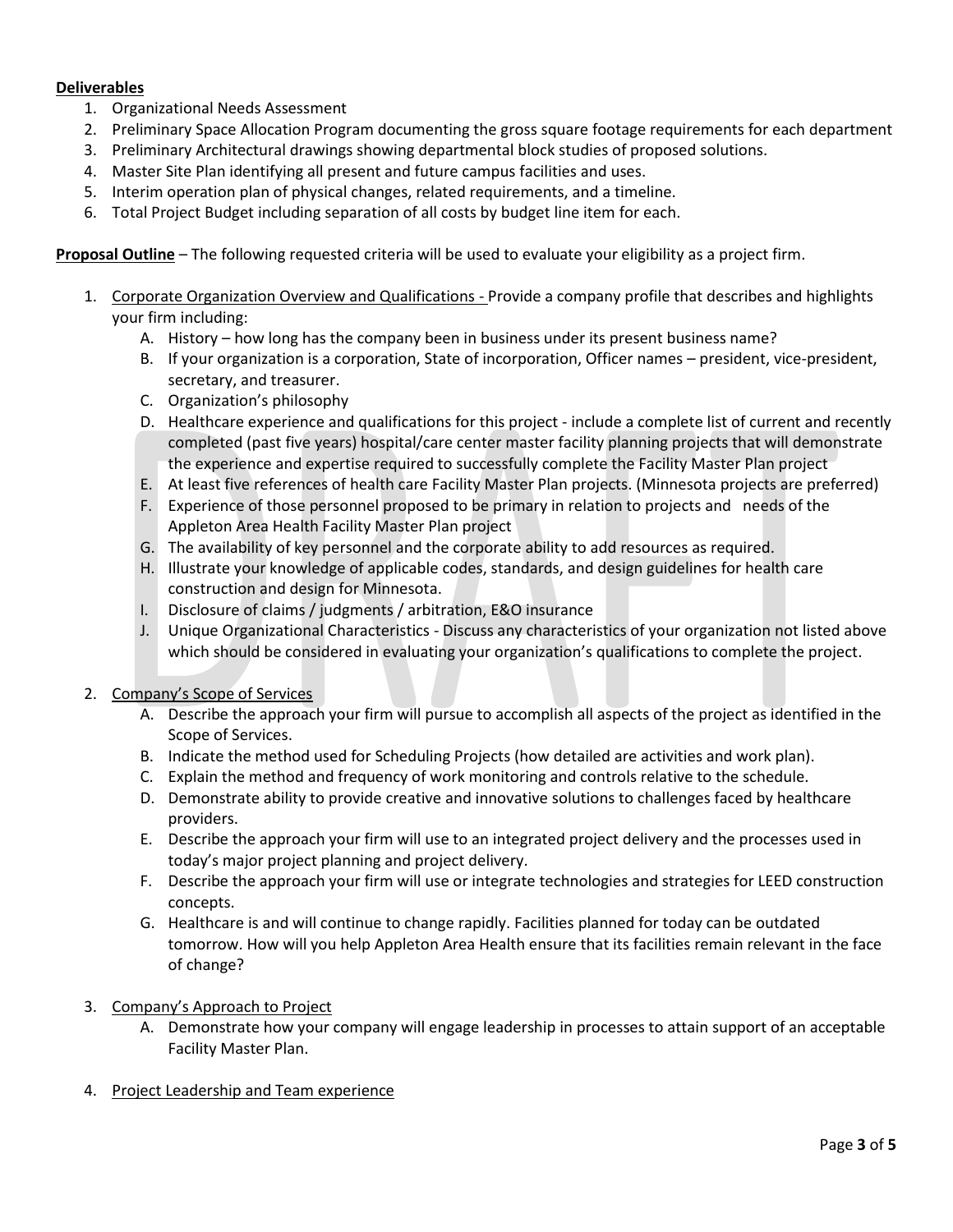A. Provide resumes / credentials of the proposed project team. Indicate the role and responsibility of everyone. Provide preferred method of communication for each. Also list their direct telephone numbers and email addresses. Describe how your team will work together (i.e., authority, responsibilities, duties, org-chart, and project management plan). If your team has worked together, describe how their experience working together on other projects will be of benefit for this project.

# 5. Budget and Budget Monitoring/Project Control

- A. Describe your capability to prepare accurate cost estimates for work for which you are responsible.
- B. Describe what techniques or tools your company employs to control and flag excess time and cost that often occur as design proceeds. How do you inform other consultants / vendors / associates /contractors that they cannot have more?
- C. Describe similar projects where you successfully aligned the project with the budget and the outcome resulted in maximum value for dollars spent meeting the facility's goals and objectives. What factors do you believe allowed your success? How will Appleton Area Health ensure a repeat performance on this project?
- 6. Communication, coordination, control, and scheduling of other consultants / contractors / associates
	- A. How do you ensure that information flows freely as needed from one consultant to others?
	- B. How do you track relevant information; control design-related issues on an ongoing basis so they are not lost or forgotten and are kept relevant? (i.e., open/closed/resolved/completed)
	- C. Communication or movement of information across organizations, architect to design to consultant, is very important and critical to expedite the completion of the project. It is also crucial for well-designed plan documents. Describe how this process is managed in your company to ensure timely provision of information from one party to another?
	- D. What tools, protocols, or techniques do you apply in the management of other consultants?
- 7. Professional Fees
	- A. Fee proposal may be detailed but must include a lump sum fee. Include the fee payment schedule.
	- B. Describe your company's billing policies including hourly rates, expenses, and billing cycle.
	- C. For expenses defined as "reimbursed at cost," please define what your firm considers reimbursable expenses.
	- D. Indicate the time frame required to complete the project.
	- E. Provide a copy of the proposed engagement agreement.

#### **Questions regarding this RFP contact**

• All questions by candidates are to be directed to the Appleton Area Health's Chief Financial Officer and the answers will be shared with all proponents. Email is preferred method for this activity.

Jake Redepenning Chief Financial Officer 320-289-8514 jredepenning@aah-mn.org

#### **Submission of Proposals**

- All proprietary information provided to you and such information submitted by you during this selection process shall be considered confidential and treated accordingly.
- Please keep your RFP direct and concise. Be as detailed in your responses to questions as is necessary to clearly convey your intent. Please keep in mind that those reviewing your submittal will not be engineers, architects, or